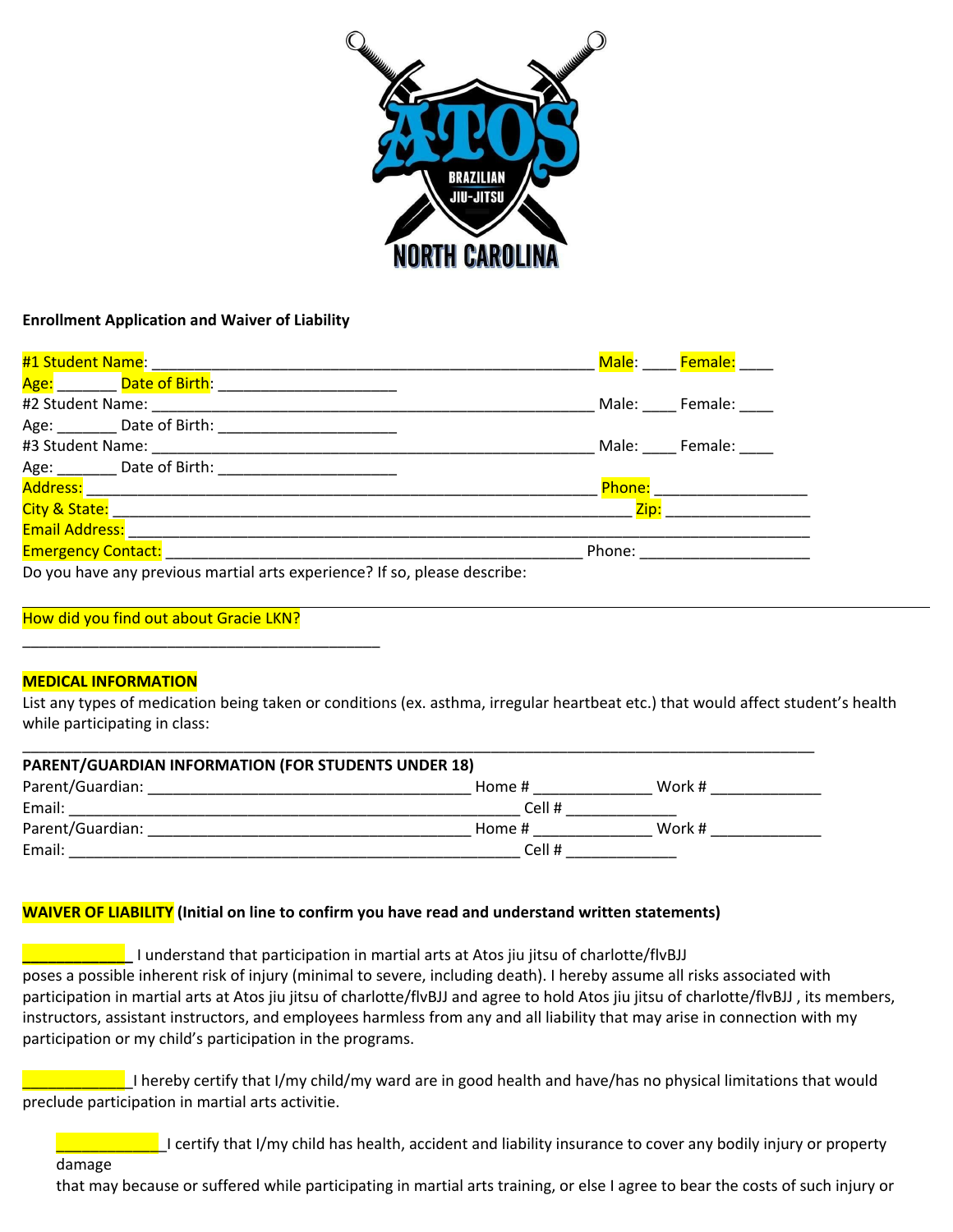damage to me/my child. I further certify that I am willing to assume the risk of any medical or physical condition I/my child may

have or am willing to assume and bear the costs if all risks that may be created, directly or indirectly, by any such condition.

## 11108 south tryon st. Charlotte Nc, 28278 Fernandoloorvera.com

\_\_\_\_\_\_\_\_\_\_\_\_\_ Further, I hereby voluntarily release and forever discharge and agree to hold harmless and indemnify Atos jiu jitsu of charlotte/flvBJJ, and its members, instructors, assistant instructors, employees, students, successors, lessors, insurers, and representatives from any and all liability, claims, demands, causes of action or rights of action for injury or damage resulting from my participation or my minor child's or ward's participation in Atos jiu jitsu of charlotte/flvBJJ martial arts programs or use of Atos jiu jitsu of charlotte/flvBJJ equipment and facilities. This waiver is binding on my assigns, successors, heirs, spouse, parents, administrators, guardians, insurers and legal representatives.

\_\_\_\_\_\_\_\_\_\_\_\_\_\_ I agree that, if I were to file a lawsuit against Atos jiu jitsu of charlotte/flvBJJ, I would do so solely in North Carolina and that the substantive law of the State of North Carolina shall apply without regard to North Carolina's conflict of law rules. I further agree that if any portion of this waiver agreement is found void or unenforceable, the remaining portions shall remain in full force and effect. This waiver of liability is the entire, complete, sole, and only understanding and agreement by and between the undersigned and Atos jiu jitsu of charlotte/flvBJJ pertaining to the above discussed matters.

#### **BY SIGNING THIS ENROLLMENT APPLICATION AND WAIVER OF LIABILITY, THE UNDERSIGNED DOES HEREBY ACKNOWLEDGE AND WARRANT THAT:**

This waiver of liability was read carefully in its entirety, and is fully understood and known to be a full waiver of liability as set forth above. I further agree to the policies put forth by Atos jiu jitsu of charlotte/flvBJJ in the Enrollment Application, and warrant that I am over 18 years of age as of the date stated below, or that I am fully and legally emancipated.

| STUDENT'S NAME (PRINTED):                                                                                  |              |
|------------------------------------------------------------------------------------------------------------|--------------|
| <b>STUDENT"S SIGNATURE:</b>                                                                                | DATE:        |
| FOR THOSE CLASS MEMBERS WHO ARE UNDER 18 YEARS OF AGE:                                                     |              |
|                                                                                                            |              |
| , parent or legal guardian of                                                                              | have         |
| read the above enrollment application and waiver and agree to its terms on behalf of my son/daughter/ward. |              |
| <b>SIGNATURE:</b>                                                                                          | <b>DATE:</b> |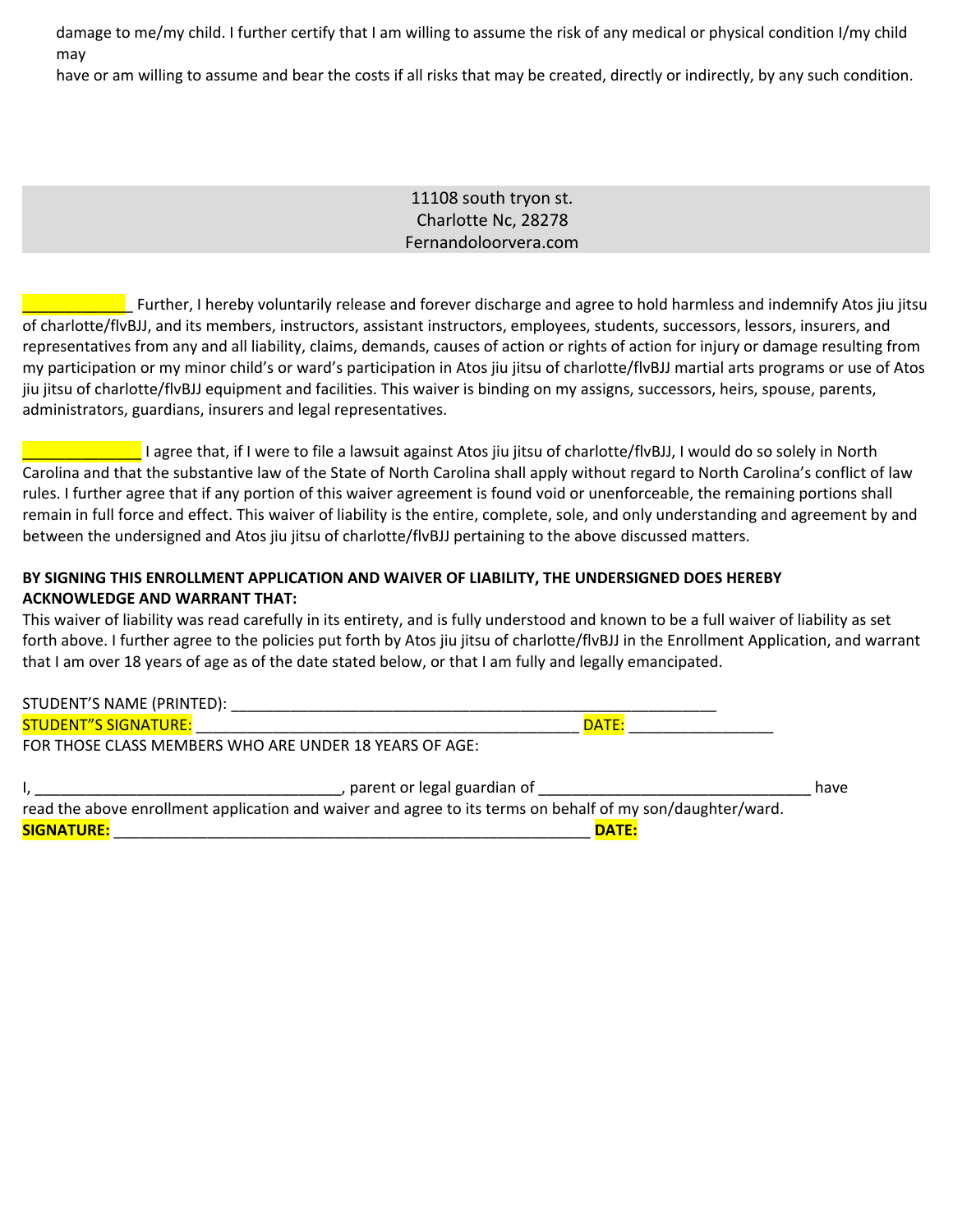## **11108 south tryon st Charlotte Nc 28278 Fernandoloorvera.com**

# **Atos jiu jitsu of charlotte/flvBJJ Terms & Conditions**

## **School Etiquette:**

Wear clean Atos jiu jitsu of charlotte/flvBJJ patch uniforms, shirts, and shorts (tank tops are not permitted). Be sure to wash your uniforms after each use to avoid the spread of germs, bacteria, etc.

All students MUST wear shoes or flip-flops upon leaving the mats to go outside or enter the restroom. \*Shoes are NOT permitted on the mats!

Be respectful of others. We are positive folks here! No insults or rude comments about someone's age, race, weight, limitations etc. You WILL BE asked to leave. No bullying! Please avoid discussions of religion, sex, & politics

\_\_\_\_\_\_\_ Students must change in the designated changing room or restroom. All clothing should be kept inside the changing room. Please take all personal possessions and clothing home with you at the end of each class.

\_\_\_\_\_\_\_ Grooming and cleanliness are essential. Wash your gi and clothing, cut your nails, put hair in a ponytail, shower, and cover minor scrapes. Students **WILL NOT** be allowed to train if the student has a skin infection of any type including warts, staph, ringworm, MRSA, and/or poison ivy. Please be considerate and don't infect others!

Parents are NOT allowed to coach from the sidelines. It often conflicts with the instructor's recommendations, as well as stresses and confuses the student. Instead, encourage them to keep practicing and apply the techniques taught.

## **Training:**

Get the most out of your membership by participating, asking questions, drilling each move and helping others.

\_\_\_\_\_\_\_ All students are required to purchase a Atos jiu jitsu of charlotte/flvBJJ. Kids (Black Gi), Adults Black/Blue.

**Tapping is okay!** Give three taps on the person or say stop to signify to stop or get up. Capture feedback.

Remain calm and don't lose your cool when put in a bad position or submission. Control your emotions and breathing. You will do great! It's okay to be upset, just don't take it out on your partners.

Heel hooks may only be performed by Brown and Black belts. ZERO EXCEPTIONS!!!!

\_\_\_\_\_\_\_ Competitions- Students must meet Atos jiu jitsu of charlotte/flvBJJ competition requirements prior to registering and/or competing in any event. Please see senior instructor for details.

Belt promotions are acknowledged and given upon successful completion of the specified techniques and performance requirements as outline by Atos jiu jitsu of charlotte/flvBJJ. **WE ARE NOT A BELT FACTORY!** Train hard We will notice!

## **Video Taping/Photographs:**

\_\_\_\_\_\_\_ We will videotape and photograph classes for educational and marketing purposes. Please advise the Operations Manager or instructor if you do not want to have your training session taped and/or photographed.